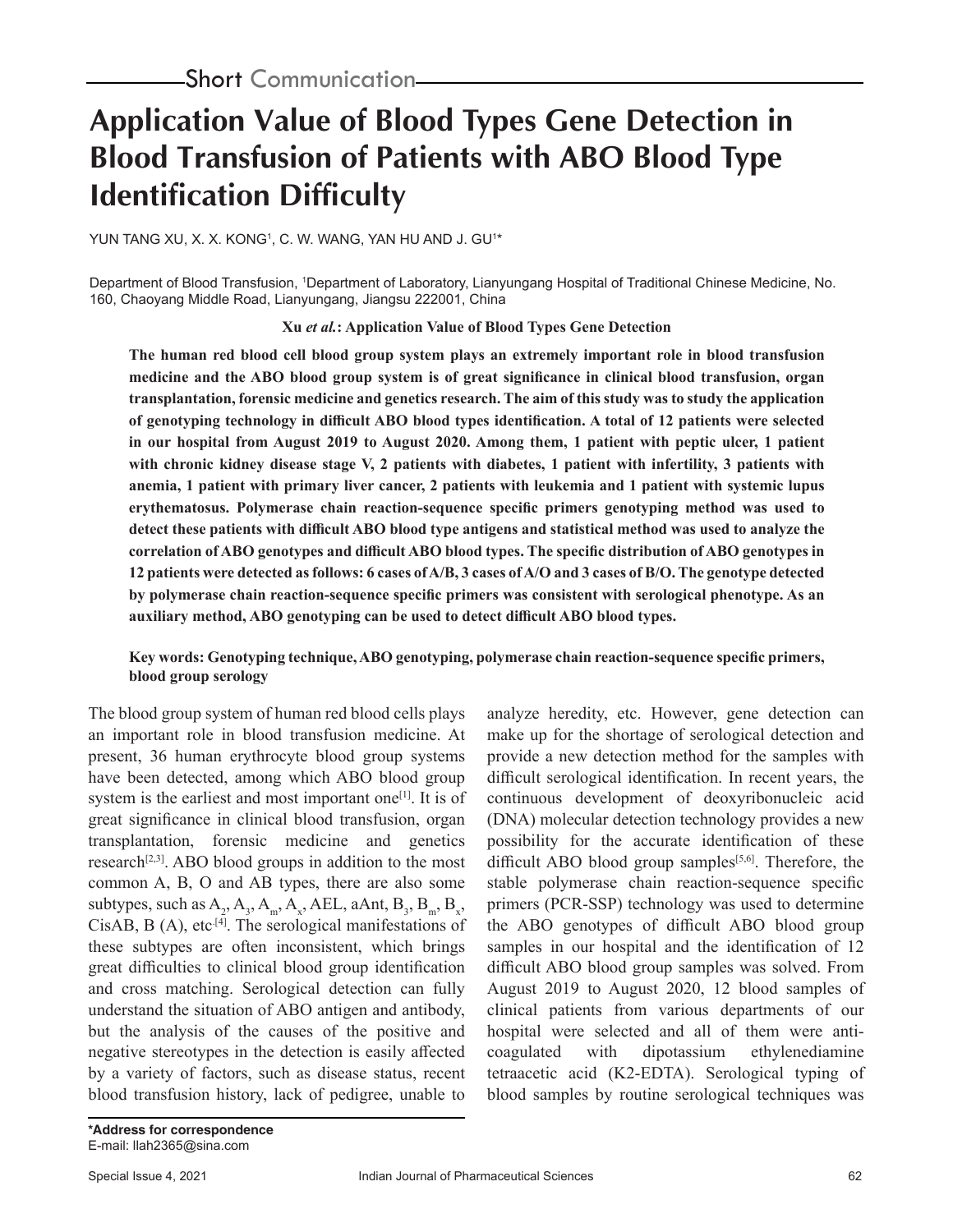carried out. The anti-A antibody, anti-O antibody, anti-B antibody, anti AB antibody and anti-H antibody used in all blood samples were prepared by the same company and the ABO reagent used for detection was prepared by our hospital. DNA extraction was carried out. The target gene was extracted from 5 ml whole blood of 12 patients anti-coagulated with K2-EDTA by guanidine hydrochloride/protease K cleavage extraction method and about 300 μl DNA was finally obtained. Specific primers were designed according to ABO nucleotide sequence and human growth hormone (HGH) was used as internal control gene. PCR amplification: 1 μl of extracted target gene, 1 μl of Taq polymerase (DNA polymerase) purchased by Promega company and 7 μl of human leukocyte antigen (HLA) genotyping primers produced by sigma company mixed with specific primers, deoxynucleotide triphosphates (dNTPs), buffer and internal control primers were used under hot start technology. The total volume of PCR reaction was 9 μl. The PCR reaction was carried out at 95 $\degree$  for 5 min. After preheat, denatured at 95 $\degree$  for 30 s, annealed at  $60^{\circ}$  for 30 s and extended at  $72^{\circ}$  for 1.5 min. The above operation process was cycled for 30 times, extended at  $72^{\circ}$  for 5 min and finally cooled to 4. The sequence is shown in Table 1. All the primers were prepared in the kit of G & T Company. Gel electrophoresis of the final products obtained from PCR was carried out using 2 % agarose gel prepared from the same buffer. After ethidium bromide (EB) staining, 20 min electrophoresis was performed at 100 V voltage and the electrophoresis results were recorded under ultraviolet lamp. The inner control band appeared under ultraviolet (UV) transmission, indicating that PCR amplification was successful. The results of electrophoresis showed that those with specific amplification products were positive. The serological phenotypes of 12 clinical patients included 3 cases of AB, 2 cases of O, 3 cases of A and 4 cases of B. Analysis of serological phenotype in 12 clinical patients was shown in Table 2. The genotypes of 12 patients were A/B in 6, A/O in 3 and B/O in 3. The genotypes detected by PCR-SSP were consistent with serological phenotypes, as shown in Table 3. There are many kinds of antigens on the surface of human red blood cells, which are classified and combined by alloantigens, namely blood group system. There are more than 80 known blood group systems, including ABO, MNS, P, Rhesus (Rh), Lutheran, Kell, Lewis, Duffy, Kidd, Hh/ Bombay, etc. These systems exist independently and the genes controlling the inheritance of all blood group systems are located on the same chromosome<sup>[7,8]</sup>. The

63

system and Rh system. ABO system also has a variety of phenotypes and subtypes. ABO genetic gene is located in 9q34.1-9q34.2, with high homology, only a single base or several base substitutions. It is a highly conserved nucleotide sequence and its molecular basis is that highly homologous glycogen interacts with H under the action of galactosyltransferase. The precursor is formed by the linkage of galactose. Studies have shown that the identification of serological ABO subtypes is unreliable. Although there are many reports of ABO system subtypes in China, these reports often lack the experimental results of nucleotide mutation and the serological detection is affected by different monoclonal antibodies, different reagent specificity, antigen gene change, different laboratory detection conditions and even different operator operation<sup>[9,10]</sup>. We think that the blood samples with irregular reaction of antigen and antibody should be further genotyped and the experimental results should be used as a reliable basis for subtype diagnosis. For the units with poor experimental qualification, such blood samples should be sent to the regional or national reference laboratory for further confirmation, so as to prevent misdiagnosis. Since anti-A, anti-B and anti AB antibodies naturally exist in human serum, even if only a few milliliters of mismatched blood are injected, it can cause serious hemolytic reaction and even cause serious consequences of patient death<sup>[11-13]</sup>. Therefore, it is very important to determine ABO blood group in clinical practice. In this study, stable PCR-SSP method was used to identify ABO blood group subtypes accurately, which can exclude the errors caused by autoantibodies or irregular antibodies and also excludes the changes of ABO blood group subtypes caused by leukemia, myelodysplastic syndrome and other tumors. In addition, PCR-SSP method is not interfered by bacteria and hemoglobin disorder and has low requirements for samples. All nucleated cells can be used as experimental samples, including skin follicles, blood stains, amniotic fluid, tissue blocks, seminal spots, etc. qualified experimental results can be obtained by PCR amplification. At the same time, PCR-SSP technology is easy to obtain, preserve and transport samples and the results of experiments in different laboratories are comparable, which can make up for the lack of conventional serological detection. Different from conventional serological detection, which can only identify the phenotype of blood samples, PCR-SSP technology can accurately identify blood group subtypes, heterozygotes and homozygotes, which is of great significance for

most important blood group system in clinic is ABO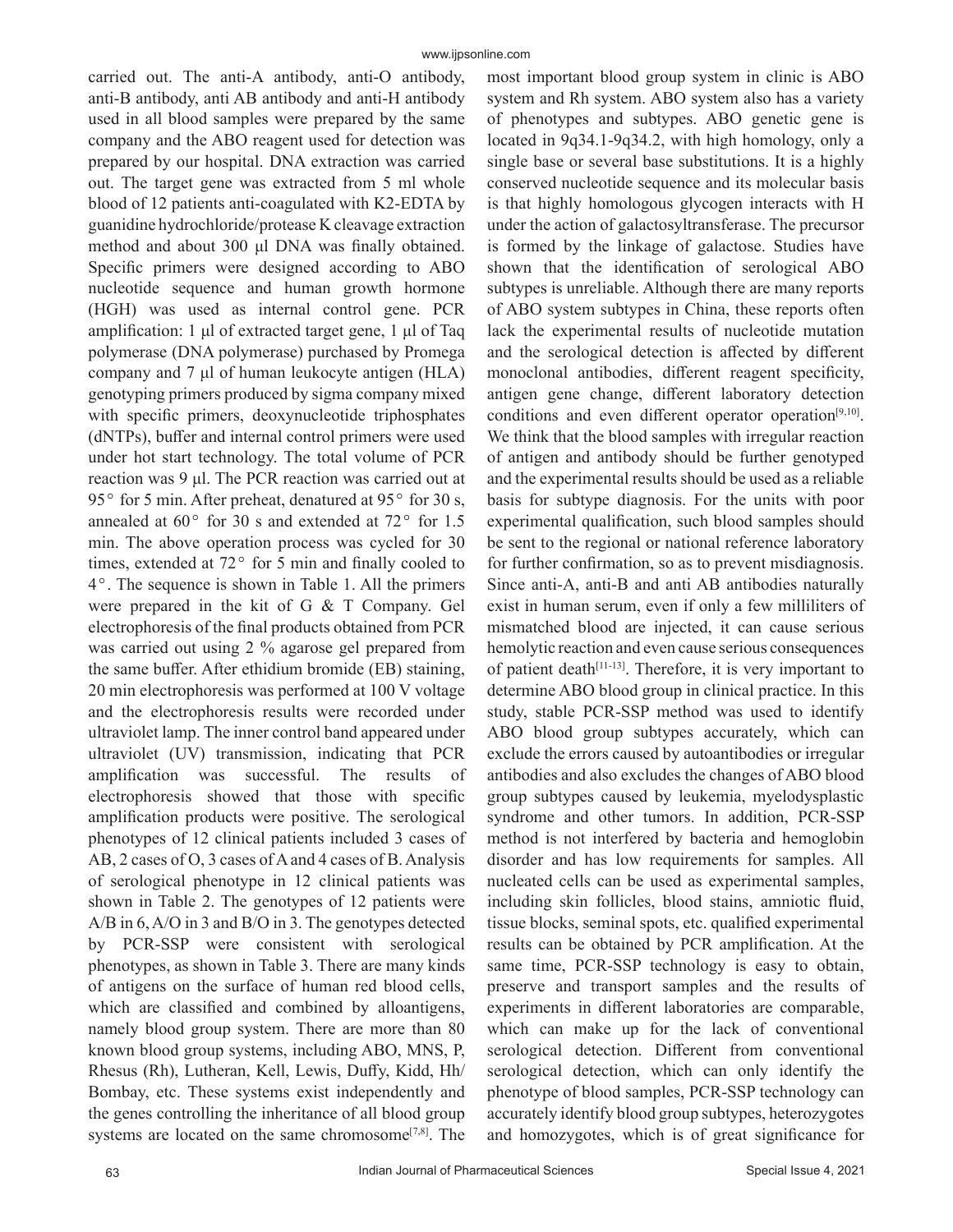### www.ijpsonline.com

difficult to identify subtypes and prenatal fetal blood group diagnosis and its wide range of materials also enables it to play a role in forensic identification, genetic identification, etc.<sup>[14-16]</sup>. The results of this study showed that the serological phenotypes of 12 clinical patients included 3 cases of AB, 2 cases of O, 3 cases of A and 4 cases of B. The genotypes of 12 patients were detected by PCR-SSP, including 6 cases of A/B, 3 cases of A/O and 3 cases of B/O. The genotype detected by PCR-SSP was consistent with serological phenotype. Accurate identification of ABO blood group is the key to clinical safe blood transfusion $[17]$ . If blood group identification is wrong, it may cause serious transfusion reaction and even lead to the death of patients. If the clinically difficult ABO blood group cannot be distinguished by serological means, it must be identified by molecular biological detection<sup>[18]</sup>. Molecular biology detection can significantly reduce the false detection rate of ABO blood group identification, which is of great significance for guiding clinical blood transfusion and more effective use of rare blood group resources and also provides the basis for individualized precision blood transfusion $[19]$ , further making clinical blood use accurate, reasonable and efficient.

## **TABLE 1: PRIMER SEQUENCES**

| Gene       | F                            | R                             |
|------------|------------------------------|-------------------------------|
| <b>HGH</b> | 5'-GGCCTTCCCAACCATTCCCTTA-3' | 5'-CTCACGGATTTCTGTTGTGTTTC-3' |
| $Mix-15i$  | 5'-AGGAAGGATGTCCTCGTGGTA-3'  | 5'-GGCCCACGTGGTCGCGGAAC-3'    |
| $Mix-25i$  | 5'-GGAAGGATGTGCTCGT-GGTGA-3' | 5'-GCCCCGAAGAACCCCCCCAG-3'    |
| $Mix-35i$  | 5'-GGAAGGATGTGCTCGTGGTGA-3'  | 5'-GGCCCACGTGGTCGCGGATC-3'    |
| Mix- 45i   | 5'-AGGAAGGATGTCCTCGTGGTA-3'  | 5'-GGCCCACGTGGTCGCGGATC-3'    |
| Mix-55i    | 5'-GGAAGGATGTGCTCGTGGTGA-3'  | 5'-GCCCCGAAGAACGCCCCCAT-3'    |
| Mix-65i    | 5'-GGAAGGATGTGCTCGTGGTGA-3'  | 5'-GTGCTTCCG-TAGAAGCTGGG-3'   |

| TABLE 2: ANALYSIS OF SEROLOGICAL PHENOTYPE IN 12 CLINICAL PATIENTS |  |  |  |  |
|--------------------------------------------------------------------|--|--|--|--|
|--------------------------------------------------------------------|--|--|--|--|

| Number         | Source of specimen             | Serological phenotype |
|----------------|--------------------------------|-----------------------|
|                | Peptic ulcer                   | AB                    |
| $\overline{2}$ | Chronic kidney disease stage 5 | 0                     |
| 3              | <b>Diabetes</b>                | А                     |
| $\overline{4}$ | Infertility                    | B                     |
| 5              | <b>Diabetes</b>                | AB                    |
| 6              | Anemia                         | B                     |
| 7              | Anemia                         | B                     |
| 8              | Primary liver cancer           | 0                     |
| 9              | Anemia                         | A                     |
| 10             | Leukemia                       | AB                    |
| 11             | Systemic lupus erythematosus   | A                     |
| 12             | Leukemia                       | B                     |

#### **TABLE 3: ANALYSIS OF GENOTYPES AND PCR RESULTS IN 12 PATIENTS**

| Source of<br>specimen             | Genotype | PCR primer |    |           |           |
|-----------------------------------|----------|------------|----|-----------|-----------|
|                                   |          | A          | AB | B         |           |
| Peptic ulcer                      | A/B      | $+$        | ٠  | $\ddot{}$ |           |
| Chronic kidney<br>disease Stage 5 | A/B      | $\ddot{}$  |    | $\ddot{}$ |           |
| <b>Diabetes</b>                   | A/O      | $\ddot{}$  |    |           | $\ddot{}$ |
| Infertility                       | B/O      | -          |    | $\ddot{}$ | $\ddot{}$ |
| <b>Diabetes</b>                   | A/B      | $\ddot{}$  |    | $\ddot{}$ |           |
| Anemia                            | B/O      |            |    | $+$       | $\ddot{}$ |
| Anemia                            | B/O      |            |    | $\div$    | $\ddot{}$ |
|                                   |          |            |    |           |           |